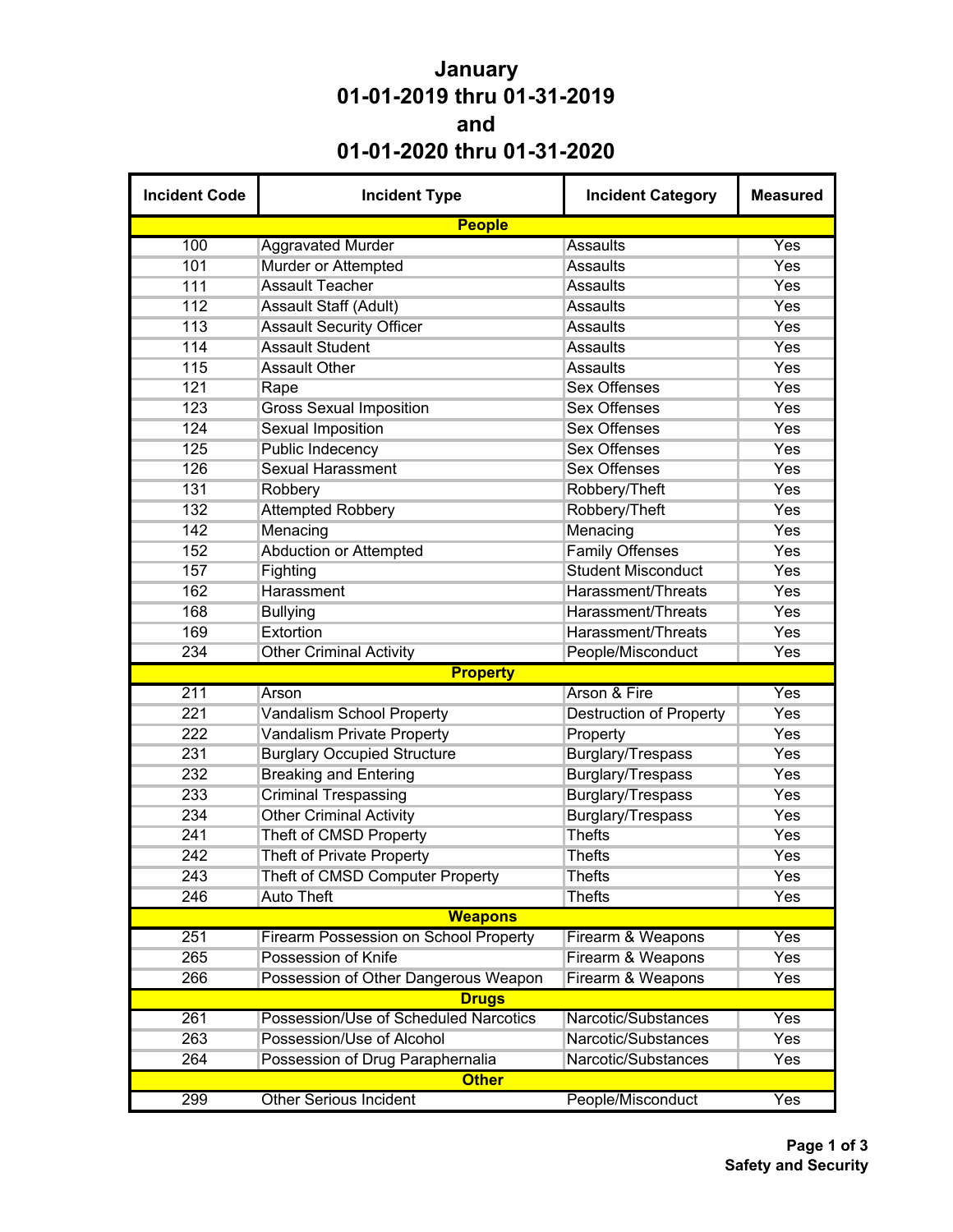## *Safety and Security Monthly Summary - January*

|                                              | <b>High School</b>   |          |                  |                |       |                                              | K <sub>8</sub>       |            |                 |                |       |                 |  |          |
|----------------------------------------------|----------------------|----------|------------------|----------------|-------|----------------------------------------------|----------------------|------------|-----------------|----------------|-------|-----------------|--|----------|
|                                              | <b>All Incidents</b> |          |                  |                |       |                                              | <b>All Incidents</b> |            |                 |                |       |                 |  |          |
| Jan 18-19                                    |                      |          | 32               |                |       | Jan 18-19                                    |                      |            |                 | 56             |       |                 |  | Jan 18-  |
| 48<br>Jan 19-20                              |                      |          |                  | Jan 19-20      |       |                                              |                      | 97         |                 |                |       | Jan 19-         |  |          |
| Change<br>50%                                |                      |          |                  |                |       | Change                                       | 73%                  |            |                 |                |       |                 |  | Change   |
| <b>Quantity - Measured Serious Incidents</b> |                      |          |                  |                |       | <b>Quantity - Measured Serious Incidents</b> |                      |            |                 |                |       |                 |  | C        |
|                                              | People               | Property | Weapons          | Drugs          | Other |                                              |                      | People     | Property        | Weapons        | Drugs | Other           |  |          |
| Jan 18-19                                    | 12                   |          | $2 \mid 10 \mid$ | $\overline{2}$ | 6     | Jan 18-19                                    |                      | 39         | 10 <sup>1</sup> | $\overline{2}$ | 2     | 3               |  | Jan 18-  |
| $\ln 40.20$                                  | 17 <sup>1</sup>      | гI.      |                  | 1211           |       | ln n 10.20                                   |                      | <b>GRI</b> |                 | 7110           | ി     | 12 <sub>1</sub> |  | $\ln 40$ |



| <b>HIYII ƏCIIUUI</b> |                 |            | rνσ                  |                     |
|----------------------|-----------------|------------|----------------------|---------------------|
| <b>All Incidents</b> |                 |            | <b>All Incidents</b> |                     |
| Jan 18-19            |                 | Jan 18-19  | 56                   | Jan 18-19 (Monthly) |
| Jan 19-20            | 48              | Jan 19-20  | 97                   | Jan 19-20 (Monthly) |
| Chana                | EO <sub>0</sub> | $n_{hana}$ | 7204                 | C <sub>hanaa</sub>  |

## **Quantity - Measured Serious Incidents Quantity - Measured Serious Incidents Quantity - Measured Serious Incidents**

| ဖ<br>gs<br>۽<br>∸<br>n<br>ᄔ<br>ட<br>╰<br>-                      |    | ൕ<br>≂<br>௨<br>ω<br>┶ | ᅭ<br>௨ |    | v.<br><u>_</u><br>Φ<br>ರಾ<br>◡<br>– |                 |                     | ople<br>Φ<br>௨ | ╭<br>.<br>৯<br>ݡ<br>$\cup$<br>ᄔ | ഗ<br>ਰ<br>Φ<br>⋍ | წე |     |
|-----------------------------------------------------------------|----|-----------------------|--------|----|-------------------------------------|-----------------|---------------------|----------------|---------------------------------|------------------|----|-----|
| Jan 18-19<br>10<br>$\sim$<br>12 I<br>$\sim$                     | 61 | Jan 18-19<br>39       | 10     |    |                                     |                 | Jan 18-19 (Monthly) | 51             |                                 | 12 12            |    |     |
| Jan 19-20<br>13 <sup>1</sup><br>12 <sub>1</sub><br>17<br>$\sim$ |    | Jan 19-20<br>66       |        | 10 | $\sim$                              | 12 <sub>1</sub> | Jan 19-20 (Monthly) | 83             |                                 | 12 22            | 15 | -13 |



| High School              |        |          |         |                 |           | K <sub>8</sub> |                                              |        |                 |                 |                |                     | <b>Monthly Total</b>                         |        |          |         |                 |       |
|--------------------------|--------|----------|---------|-----------------|-----------|----------------|----------------------------------------------|--------|-----------------|-----------------|----------------|---------------------|----------------------------------------------|--------|----------|---------|-----------------|-------|
| All Incidents            |        |          |         |                 |           |                | <b>All Incidents</b>                         |        |                 |                 |                |                     | <b>All Incidents</b>                         |        |          |         |                 |       |
|                          | 32     |          |         |                 | Jan 18-19 |                |                                              |        | 56              |                 |                | Jan 18-19 (Monthly) | 88                                           |        |          |         |                 |       |
|                          | 48     |          |         |                 |           | Jan 19-20      |                                              |        |                 | 97              |                |                     | Jan 19-20 (Monthly)                          |        | 145      |         |                 |       |
|                          |        |          |         |                 |           |                |                                              |        |                 |                 |                |                     |                                              |        |          |         |                 |       |
|                          |        |          | 50%     |                 |           | Change         |                                              |        |                 | 73%             |                |                     | Change                                       |        |          | 65%     |                 |       |
| asured Serious Incidents |        |          |         |                 |           |                | <b>Quantity - Measured Serious Incidents</b> |        |                 |                 |                |                     | <b>Quantity - Measured Serious Incidents</b> |        |          |         |                 |       |
|                          | People | Property | Weapons | Drugs           | Other     |                |                                              | People | Property        | Weapons         | Drugs          | Other               |                                              | People | Property | Weapons | Drugs           | Other |
|                          | 12     |          | 10      | 2               | 6         | Jan 18-19      |                                              | 39     | 10 <sup>1</sup> | $\mathcal{P}$   | $\overline{2}$ | 3                   | Jan 18-19 (Monthly)                          | 51     | 12       | 12      | 4               | 9     |
|                          | 17     | 51       | 12      | 13 <sup>1</sup> |           | Jan 19-20      |                                              | 66     |                 | 10 <sup>1</sup> | $\overline{2}$ | 12                  | Jan 19-20 (Monthly)                          | 83     |          | $12$ 22 | 15 <sup>1</sup> | 13    |